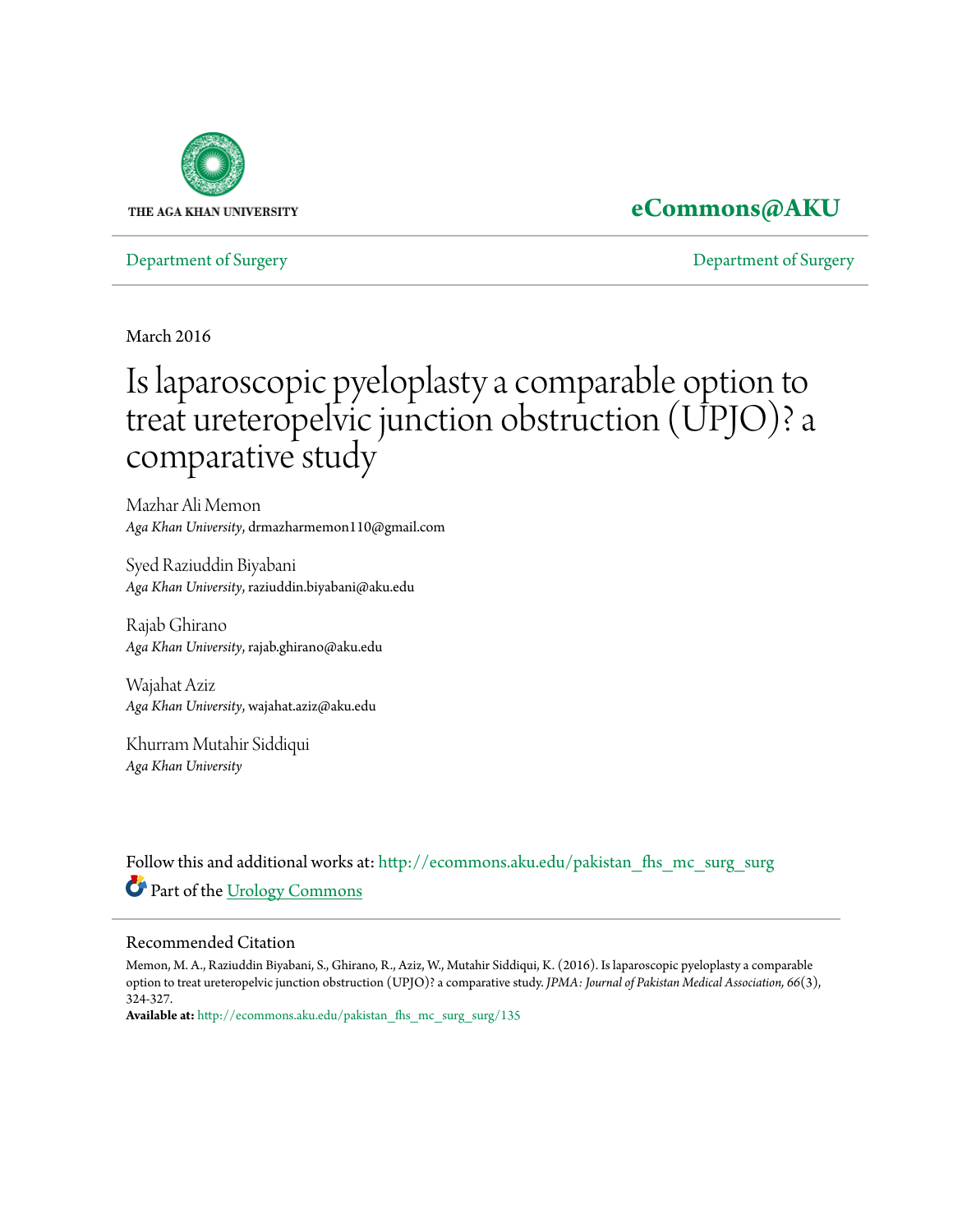### **Is laparoscopic pyeloplasty a comparable option to treat Ureteropelvic junction obstruction (UPJO)? A comparative study**

Mazhar Ali Memon, Syed Raziuddin Biyabani, Rajab Ghirano, Wajahat Aziz, Khurram Mutahir Siddiqui

#### **Abstract**

**Objective:** To compare laparoscopic with open pyeloplasty.

**Methods:** The retrospective study was conducted at Aga Khan University Hospital, Karachi, and comprised records of patients who underwent surgical correction of ureteropelvic junction obstruction between during January 2008 and December 2012. Patients with laparoscopic pyeloplasty were placed in group 1 and those with open pyeloplasty in group 2.The groups were compared for operative time, hospital stay, perioperative complications, blood loss, duration of surgery, outcome and follow-up. Data was analysed using SPSS 19.

**Results:** Of the 73 patients, 29(40%) were in group 1, and 44(60%) in group 2. A crossing vessel could be identified in 25(86.2%) in group 1 and in 33(75 %) in group 2. Laparoscopic procedures were associated with a longer mean operating time (p=0.04), median estimated blood loss (p<0.001) and a shorter mean hospital stay (p<0.001). Followup mercaptoacetyltriglycinescan was done in 21(74.5%) patients in group 1 and 23(52.2%) in group 2. Only 2(7%) patientsin group 1 and 2(4.5%) in group 2 had poor response on mercaptoacetyltriglycine scan. Mean follow-up was 2.71±1.2 months. Postoperative complications were 5(13%) in group 1 and 9(20%) in group 2(p=0.141).

**Conclusion:** Laparoscopic pyeloplasty was associated with shorter hospital stay, less pain and less blood loss. The efficacy in term of success rate and perioperative complications of laparoscopic pyeloplasty was comparable to that of open pyeloplasty.

**Keywords:** Laparoscopy, Hydronephrosis/congenital, Minimally invasive surgical procedures. (JPMA 66: 324; 2016)

#### **Introduction**

Ureteropelvic junction obstruction (UPJO) is a condition where flow of urine from the renal pelvis to the proximal ureter is hindered. The incidence of congenital (primary) UPJO is approximately 1 in 500 with a male-to-female ratio of 2:1. <sup>1</sup> If left untreated, UPJO may lead to loss of renal function. The surgical correction of UPJO is essential to prevent further damage of nephrons. Open surgical pyeloplasty is the traditional gold standard for the treatment of UPJO with success reported in more than 90% cases. Minimally invasive endoscopic management has been reported with variable success rate, but high recurrence rate has been reported for endoscopic correction of primary UPJO and thus this modality of treatment has little place in the current management of this anomaly.<sup>2,3</sup> Open pyeloplasty (OP) is associated with morbidity like pain and prolonged convalescence from a flank incision. Laproscopicpyeloplasty (LP) has been shown to duplicate the high success rates achieved with OP. 4,5 Since 1993, when the first LP was performed, published reports have shown comparable results, complication rates and recovery time with OP.<sup>6</sup> LP is now

Department of Surgery, Section Urology, Aga Khan University Hospital, Karachi, Pakistan.

**Correspondence:** Mazhar Ali Memon. Email: drmazharmemon110@gmail.com

considered the new gold standard with better success ratio than endopyelotomy, and equal functional outcomes compared to OP. 2,7,8 Use of laparoscopy in urology is not new. However, LP is a technically challenging operation which involves intracorporeal suturing.

The current study was planned to compare the outcomes of LP compared to OP.

#### **Materials and Methods**

The retrospective study was conducted in January 2013 at Aga Khan University Hospital, Karachi, and comprised records of patients who underwent surgical correction of ureteropelvic junction obstruction either through LP or OP between January 2008 and December 2012. Patients with missing or incomplete data were excluded and so were those having secondary UPJO.

Patients whose records were included in the study were divided into two groups; LP in group 1 and OP in group 2.

LP was performed by a single surgeon, while OP was performed by other surgeons with at least >5-year experience in urology.

For LP, first of all rigid cystoscopy was performed in lithotomy position and ureteric orifice was cannulated with 5 Fr ureteric catheter. Retrograde pyelography was done to see the obstruction and ureteric catheter was left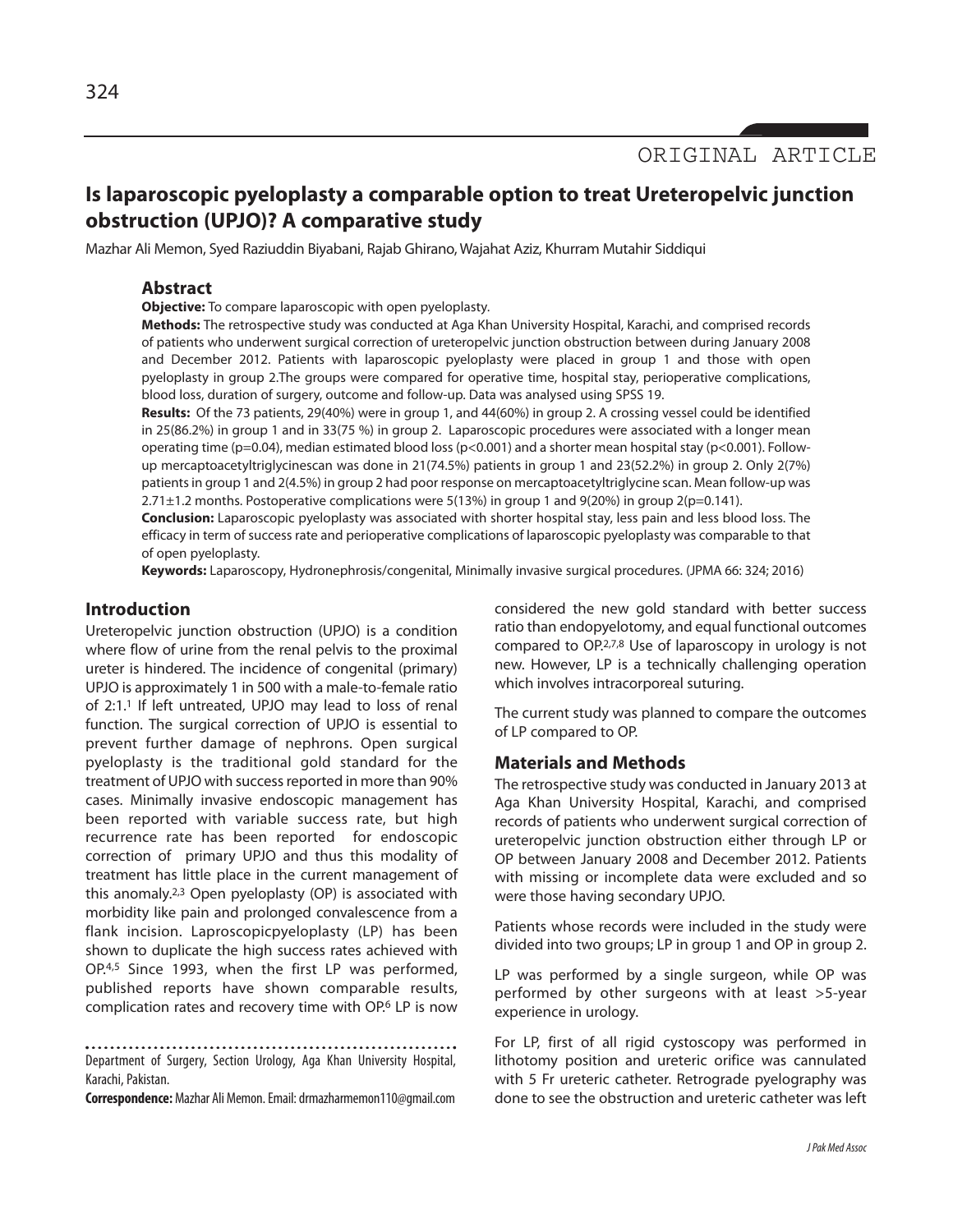at the level of obstruction or beyond that and then the distal end of ureteric catheter was fixed with 16Fr Foley. Position was changed to semi-lateral with ipsilateral side up. Anderson-Hynes (AH) dismembered pyeloplasty was the preferred choice in all but one patient with UPJO. LP was performed using three ports in all the patients through transperitoneal approach. Using the Hasson technique, <sup>9</sup> a 10mm port was placed above the umbilicus, second port (5mm) was placed at the angle between the costal margin and the lateral border of the ipsilateral rectus muscle, and third port (10mm) was placed midway between the umbilicus and the anterior superior iliac spine at the level of the umbilicus.

Colon was mobilised medially by identifying and incising Line of Toldt, and dissection was done to identify the ureter. Gonadal vessel and psoas were the landmarks for the identification of ureter. The ureter could be distinguished from the gonadal vessels by peristalsis and by the presence of ureteric stent. After identification of ureter it was traced upwards towards the pelvis. Peripelvic fat dissection was done to allow for optimal visualization and enough mobility for a tension free anastomosis with the ureter (Figure). If the crossing vessel was identified, then ureter was divided and transposed anteriorly. The scissors were used to divide the ureter at the ureteropelvic junction (UPJ). The ureter was then spatulated on its lateral aspect (facing the medial aspect of the kidney). Corner sutures were taken first then posterior wall anastomosis was performed in a running fashion with 4-0 polydioxanone suture. Double J stent was passed antegradely and anastomosis completed. Further, 10 Frradivac drain was placed and 10mm port sheath was closed with vicryl 2-0 and skin with polypropylene 2-0.

For open dismembered pyeloplasty, a standard retroperitoneal approach through the subcostal incision was used.

Postoperative management was similar in both groups. Prophylactic antibiotics (third-generation cephalosporin) were routinely prescribed. The Foley catheter was removed 2 days postoperatively. The closed suction drain was subsequently removed if the drain output was less than 30ml in 24 hours after Foley catheter removal. Postoperatively patients were given intravenous (IV) paracetamol and opioid analgesia. Ultrasonography and renal scintigraphy were performed 02 months postoperatively. Double J stent was removed after 06 weeks in both groups.

Operative time, intraoperative estimated blood loss, presenting complaint, preoperative imaging, analgesic use, postoperative hospital stay, crossing vessel,

*Vol.66, No.3, March2016*

complications and success rates based on postoperative mercaptoacetyltriglycine (MAG3) scan at 6 months were compared for both groups. The operative time was recorded from the time of the initial skin incision to the final skin suture.

Statistical analysis was done using SPSS 19. Continuous variables were analysed by using student t test or Mann Whitney test, where applicable, and p<0.05 was taken as statistically significant.

#### **Results**

There were 84 patients identified initially, but 11(13%) patients were excluded for missing or incomplete data. Of the 73(87%) patients in the study, LPrepair was performed on 29(40%) and OP on 44(60%)(Table 1).

Crossing vessel was identified in 33(75%) in group 2 and 25(86.2%) in group 1. Mean operative time in group 2 was 153±45 min and 178±60 min in group 1. Mean blood loss in group 1 was 54±17 ml compared to 110±78 ml in group 2 (p=0.059).

Mean length of stay was 2.7±0.5 days in group 1 compared to  $4.5\pm0.9$  days in group 2 (p<0.000).

There were 7(16%) complications in group 2 against 5(17%) in group 1. Mean follow-up was 2.7±1.2 months (range: 1- 6 months). Postoperative radionuclide scan on follow-up

Table-1: Demographics and operative parameters.

| <b>Characteristic</b>             | <b>Open</b>    | $\frac{0}{0}$ | Laparoscopic   | %            |
|-----------------------------------|----------------|---------------|----------------|--------------|
|                                   | Approach       |               | Approach       |              |
|                                   | $N = 44$       | (60%)         | $M = 29$       | (40%)        |
| Median Age (years)                | 28             |               | 30             |              |
| Male (n)                          | 17             | 38.6          | 13             | 44.8         |
| Female (n)                        | 27             | 61.4          | 16             | 55.2         |
| Right (n)                         | 24             | 54.5          | 06             | 20.6         |
| Left $(n)$                        | 20             | 44.5          | 23             | 79.4         |
| <b>Presentation</b>               |                |               |                |              |
| Incidental                        | 5              | 11.3          | $\overline{2}$ | 6.8          |
| <b>Flank Pain</b>                 | 39             | 88.6          | 27             | 93.1         |
| <b>Pre-operating Imaging</b>      |                |               |                |              |
| Ridionuclide Scan                 | 32             | 72.7          | 29             | 100          |
| Intra-venous Urography            | 15             | 34            | 3              | 10.3         |
| <b>Computed Tomography Scan</b>   | 16             | 36.3          | 15             | 51.7         |
| <b>Ultra Sound</b>                | 21             | 47.7          | 19             | 65.5         |
| <b>Types of Pyeloplasty</b>       |                |               |                |              |
| <b>Culp De Weerd</b>              | 8              | 18.2          | 0              | $\mathbf{0}$ |
| YV-Foley                          | $\overline{2}$ | 4.5           | 1              | 3.4          |
| <b>Anderson Hyne</b>              | 34             | 77.3          | 28             | 96.5         |
| <b>Crossing Vessel</b>            | 33             | 75            | 25             | 86.2         |
| Operative time (Min)              | $153 + 45$     | $178 + 60$    |                |              |
| <b>Estimated Blood Loss (mls)</b> | $110 + 78$     | $54 + 17$     |                |              |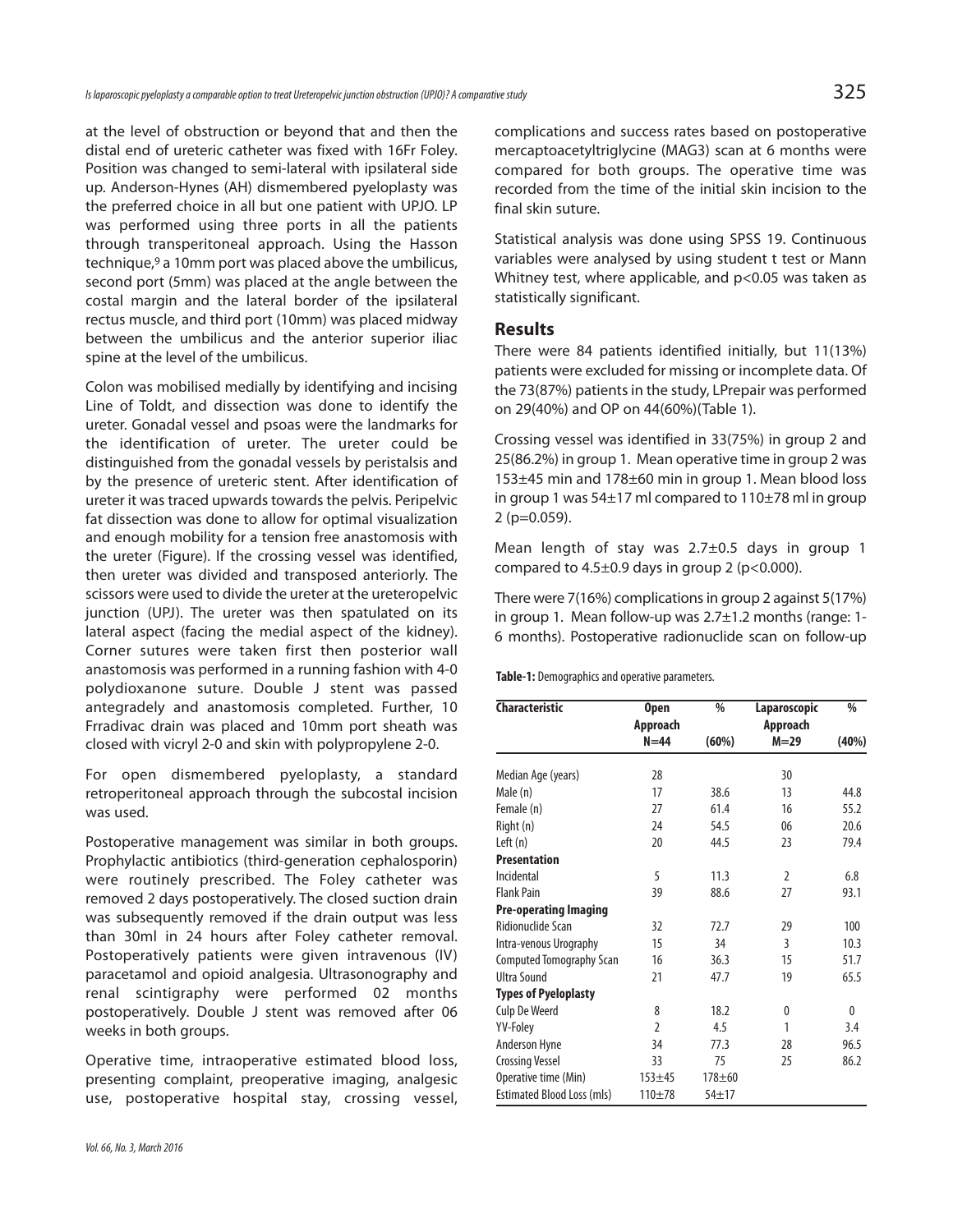#### **Table-2: Postoperative findings.**

|                          | Open Approach<br>$N = 44$<br>$4.5 + 0.9$ |               | Laparoscopic Approach<br>$N=29$<br>$2.7 + 0.5$ |    |
|--------------------------|------------------------------------------|---------------|------------------------------------------------|----|
| Length of stay (days)    |                                          |               |                                                |    |
| <b>Complications</b>     | n                                        | $\frac{0}{0}$ | n                                              | %  |
| Urinary Tract Infections | 4                                        | 9             |                                                | 3  |
| JJ displaced             | 0                                        |               |                                                | 3  |
| Perinephric Haematoma    |                                          |               |                                                | 3  |
| Anastomosis Leak         |                                          |               |                                                | 3  |
| <b>Recurrent PUJO</b>    |                                          |               |                                                | 3  |
| <b>Wound Infection</b>   |                                          | $\mathcal{L}$ |                                                | 0  |
|                          |                                          | 15            | 5                                              | 17 |
| Success                  | 42                                       | 95            | 27                                             | 93 |
| Recurrence               | 2                                        | 4             | 2                                              | 6  |



Figure: Black arrow renal pelvis and white arrow narrow part of UPJO.

revealed success in 42(95%) in group 2 compared to i95% (n=42) for OP vs 27(93%) in group 1 (Table-2).

#### **Discussion**

To our knowledge, this is the first study from our region demonstrating safety and efficacy of laparoscopic approach. The first LP was described in 1993. <sup>8</sup> initially, OP was considered the gold standard with high success rate and acceptable outcome. 10,11 The advancement in technology led to widespread use of minimally invasive surgical techniques. A reflection of this trend was the development of LP which is now the preferred treatment modality, 11,12 with advantages of reduced access-related morbidity, improved visualisation, decreased blood loss, less postoperative pain, quicker recovery and better cosmesis. With respect to success rate, LP has provided equivalent results when compared to open surgery.

A crossing vessel is identified as one of the common causes of UPJO irrespective of the choice of surgical approach. 13-16

In our study the LP group it was the case in had 86.2% patients. The standardised procedure of Anderson-Hynes repair is ideally suitable for crossing vessel.

Existing literature presents contradictory findings with regard to duration of surgical intervention in LP vs OP approach. This maybe a reflection of the learning curve of reconstructive laparoscopy. Some studies showed that LP is a demanding procedure and requires longer duration of time.<sup>8,17</sup> Conversely, others identified no significant difference in duration of surgery for OP versus LP.<sup>18</sup> Our study revealed that it took on average 25 min more to perform LP, and this difference was statistically significant. This review includes the experience of our first 30 cases and the increased operative time maybe a reflection of our learning curve. Literature also supports this finding as LP is a difficult procedure and demands technical expertise compared to OP. Reduced operative time can be achieved by increasing experience of surgeons and by standardisation of operative steps.<sup>19,20</sup> On the other hand, the significantly shorter length of hospital stay (2.7 days) required for LP group is an obvious advantage. This finding can be attributed to the fact that patients undergoing LP experience less postoperative pain, and have quicker recovery.<sup>8,16,19,21,22</sup> Similarly, the reduced blood loss is another advantage of minimally invasive approach and is duplicated in our study. There was a female predominance in our study which is contrary to literature.<sup>16,19</sup> As LP offers unparalleled cosmetic advantage, this may be a reflection of patient's preference or referral pattern.

Existing literature also supports that LP has lower morbidity compared to OP. In general, the reported overall complication rate of the LP ranges from 4% to 12.7%. In the present study the complication rate LP in group was 17% (n=5). There was no intraoperative complications, but there were 2 cases converted to open surgery due to the technical problems that has been reported in earlier studies as well. 15,17,21,23,24

In the current study the main strength was preoperative renal scintigraphy (MAG-3) in the LP group done in 93% (n=27). Preoperative renal scintigraphy is important to identify patients who will benefit most from repair and also helps in comparison during postoperative follow-up.<sup>8,21</sup>

In our study,  $75\%$  (n=22) LP patients got the postoperative MAG-3 in follow-up. Relatively less data is available for radionuclide scan during follow-up. <sup>8</sup> We recommend postoperative radionuclide scan routinely in all patients undergoing LP. As reduction of renal pelvis is not routinely performed during LP, imaging modalities like intravenouspyelogram (IVP) or ultrasonography (USG) may provide erroneous result in this setting.